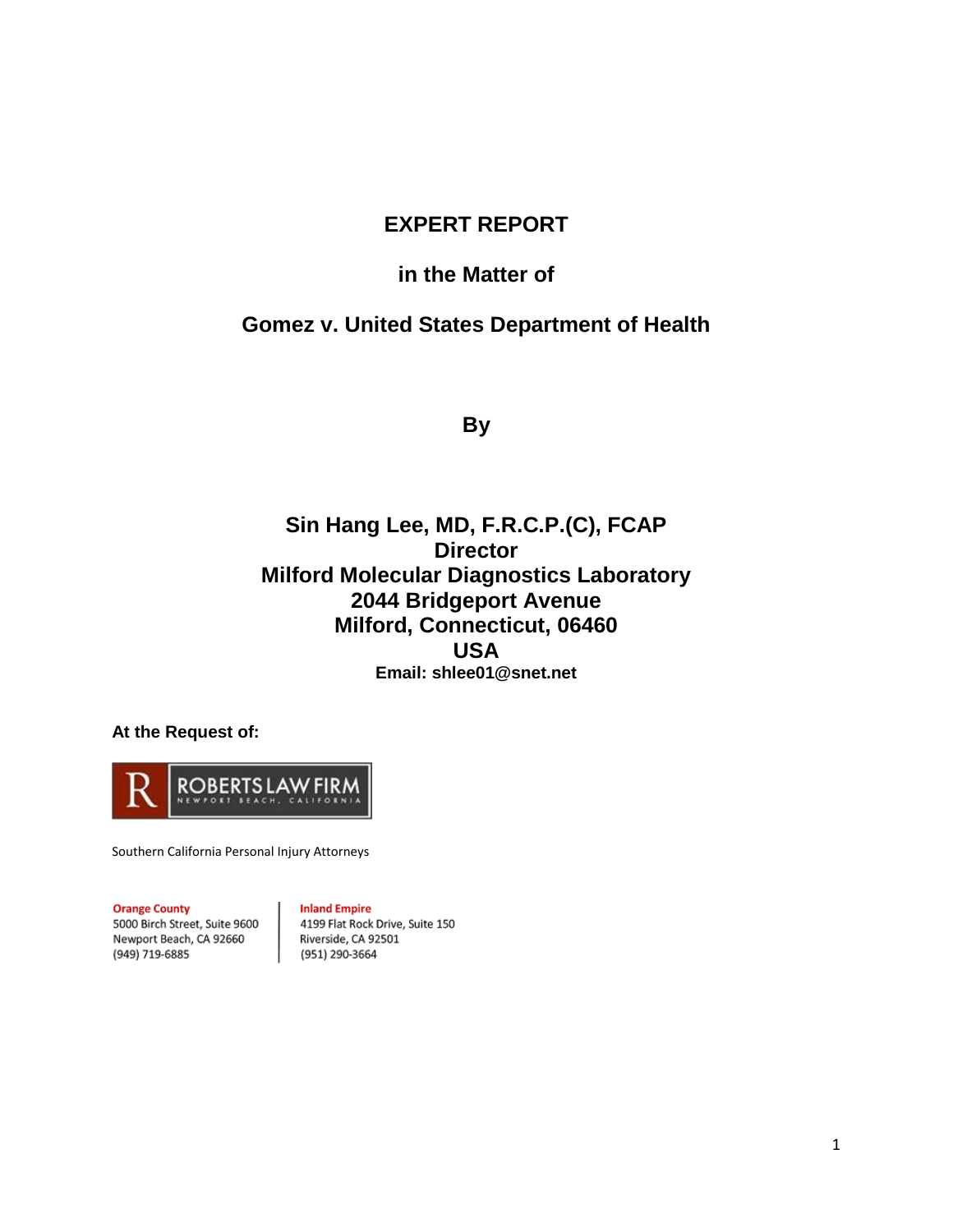#### INTRODUCTION

The author of this report, Sin Hang Lee, MD, who has been retained as the expert by Roberts Law Firm, offers his evaluation of this case based on the information supplied by the abovereferenced law firm in a document referred to as Adan Gomez and Raquel Ayon, petitioners vs. Secretary of Health and Human Services, Respondent, and based on his experience with the subject matter. According to the information available, the decedent suffered a sudden unexpected death in sleep. The relevant information is summarized as follows.

Joel Gomez, a 14-year old healthy boy who had regular visits to the pediatrician' office for periodic check-ups since birth showed no evidence of any pre-existing health issues, specifically no evidence of cardiac abnormalities, psychological disorders or substance abuse. The teenager had been training for the high school football team for the last two months before his death four to five hours a day without incident.

On June 19, 2013, the boy was given the first dose of the vaccine, Gardasil®, in his left arm in the doctor's office. No adverse reactions following this first vaccination were reported to the family or the physician. On August 19, 2013, the boy was given a second injection of Gardasil<sup>®</sup> as scheduled in the doctor's office. Then he went home and went to sleep. The boy was found to be unresponsive in bed the following morning on August 20, 2013 at 7:00 a.m. by his family.

Paramedics were called in and transported the boy to the hospital where he was pronounced dead at 9:07 a.m. on August 20, 2013.

An autopsy was performed on August 23, 2013 by James K. Ribe, MD, senior deputy medical examiner of Los Angeles, California.

Significant abnormal findings of the autopsy include "a long narrow band of dark reddish discoloration which is somewhat darker than the rest of the myocardium, extends over a length of 6 cm and has a width of 0.4 cm extending from the anterior base of the heart almost to the apex." "..this lesion is limited to the anterior free wall. Both lungs are extremely heavy. The lung parenchyma is dark-purple-red and completely soaked with edema fluid and blood."

The medical examiner analyzed 3 slides of the heart and made the following comments:

Slide 1: Left ventricle showing extensive patchy areas of acute & chronic inflammation with myocyte damage and fibrosis.

Slide 2: Papillary muscle unremarkable.

Slide 3: Right ventricle unremarkable.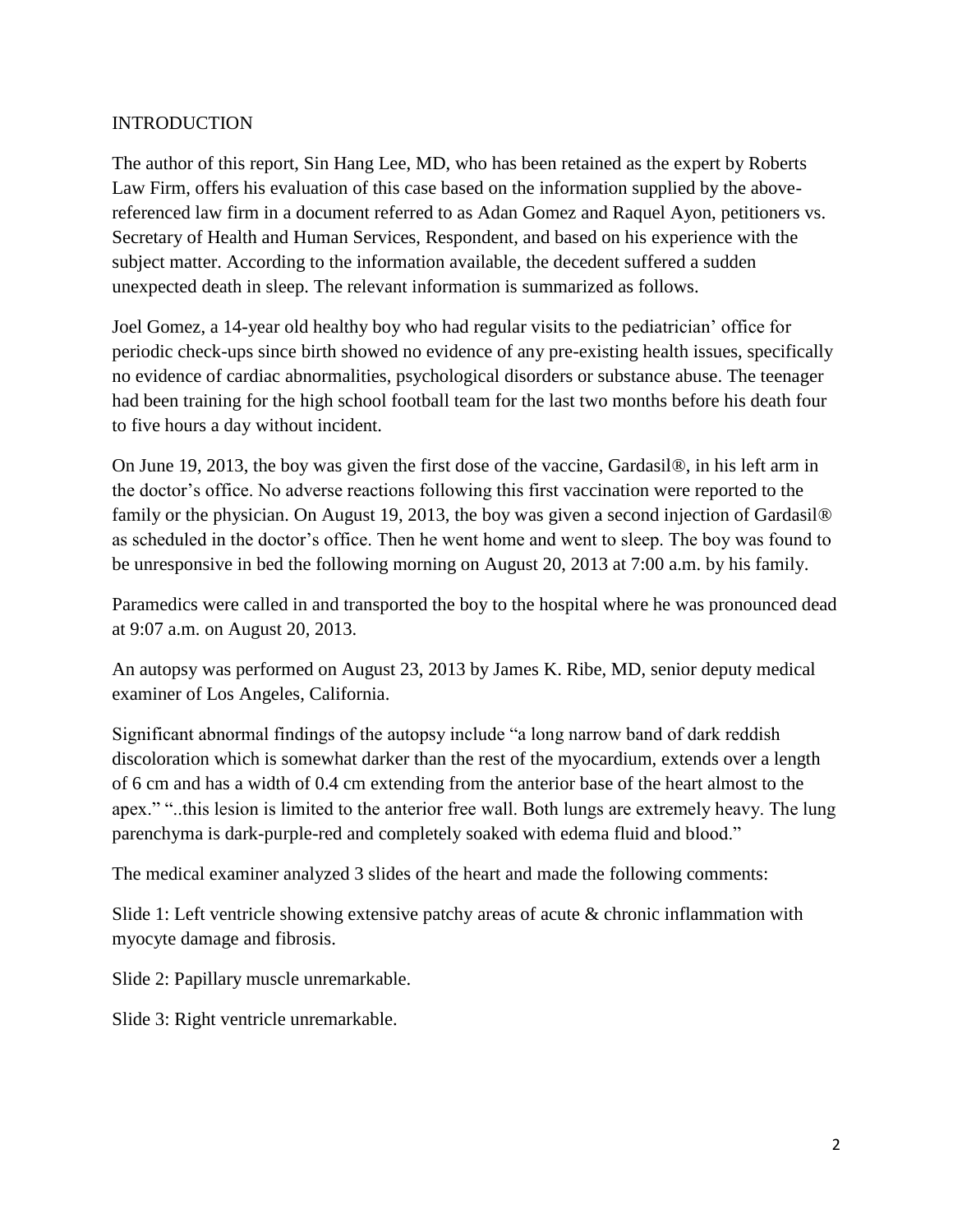The Opinion of the medical examiner is:

Decedent died of myocarditis, which apparently was completely asymptomatic. By histology, the disease had been present for at least several days or weeks. The cause is unknown.

### MATERIALS EXAMINED BY AUTHOR

The author received 3 H&E stained slides for microscopic examination.

Slide 1, labeled 13-5839-1, H&E RECUT, 4/21/2015, LAC ME Coroner.

Microscopic description: This is a section of the left ventricle of the heart as described in the medical examiner's report, measuring about 12-13 mm thick from endocardium to epicardium. It shows a mid-zonal patchy granulation tissue formation composed of fibroblasts, newly formed capillaries, and regenerating cardiac myocytes with numerous macrophages, occasional eosinophils and scattered lymphocytes and plasmacytoid cells. The granulation tissue has replaced about 80% of the thickness of the ventricular muscle in this section. But there are irregular interlacing fascicles and isolated fragments of myocytes with well-preserved striations in the granulation tissue. The subendocardial and subepicardial myocytes for a thickness of 2-3 mm appear normal and well-preserved without granulation tissue, inflammatory cell infiltration or scarring. There is practically no infiltration by polymorphonuclear leukocytes in the entire section. No acute myocyte necrosis is recognized.

Slide 2, labeled 13-5839-2, H&E RECUT, 4/21/2015, LAC ME Coroner.

Microscopic description: This is consistent with a papillary muscle, histologically unremarkable.

Slide 3, labeled 13-5839-3, H&E RECUT, 4/21/2015, LAC ME Coroner.

Microscopic description: This slide shows two sections consistent with the wall of right ventricle of the heart, histologically unremarkable.

### AUTHOR'S POSTMORTEM ANATOMIC DIAGNOSIS

Localized healing recent myocardial infarct of the left ventricle of the heart.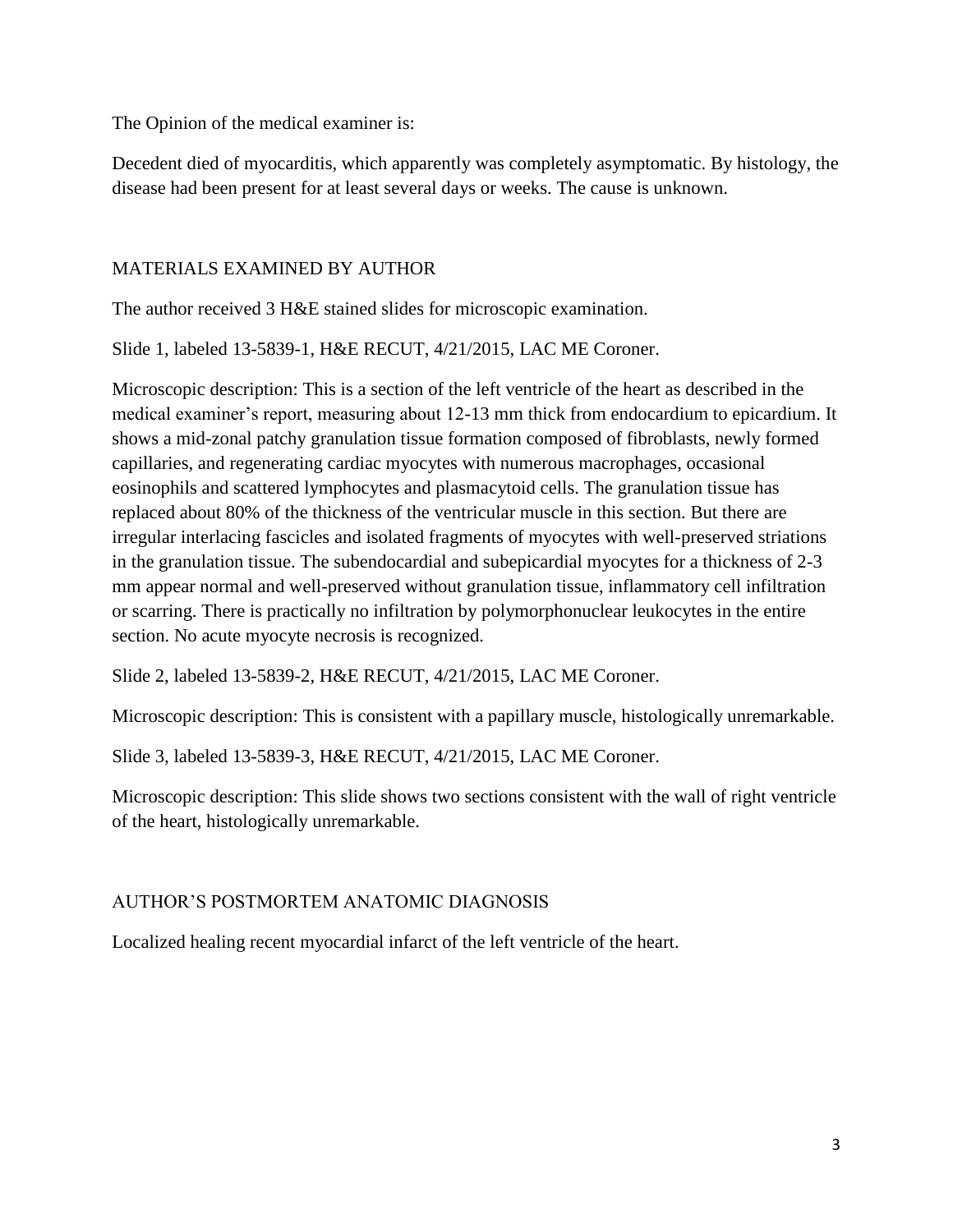#### AUTHOR'S INTERPRETATION OF THE AUTOPSY FINDINGS

The postmortem findings of this case are most consistent with a healing myocardial infarct, not a case of myocarditis of unknown etiology based on the evidence and discussion presented as follows.

Myocarditis of unproven etiology is generally believed to be caused by virus infections. Viral myocarditis, defined clinically as an inflammation of the heart muscle, is a major cause of sudden unexpected death [1-6]. Diffuse lymphocytic infiltration of the heart muscle, especially in the subendocardial myocardium of the right ventricle, is the diagnostic hallmark of viral myocarditis [7, 8]. Patients with viral myocarditis typically have a recent history ( $\leq$ 1-2 wk) of flu-like symptoms of fevers, arthralgias, and malaise or pharyngitis, tonsillitis, or upper respiratory tract infection [9]. In the current case, the decedent did not have any flu-like symptoms before his sudden unexpected death, and histologically there is no lymphocytic infiltration in the myocardium. The localized lesion in the left ventricle represents a repair process and focal fibrosis with only scattered lymphocytes and plasmacytoid cells in the granulation tissue. A diagnosis of viral myocarditis is not supported by the decedent's clinical history and the autopsy findings.

On the other hand, the presence of a large number of fibroblasts, newly formed capillaries, macrophages and eosinophils and only occasional lymphocytes and plasmacytoid cells with regenerating myocytes confined to a localized mid zone for a 0.4 x 6 cm area in the left ventricle indicates a healing myocardial infarct of a few weeks duration [10]. As shown in slide 1, preservation of a thin layer of normal subendocardial and subepicardial myocardium in the section of the left ventricle is characteristic of a localized necrosis of the myocardium which might have resulted from a transient low perfusion of the heart [11] in a most vulnerable region, the left ventricle toward the apex. The subepicardial myocardium usually gets more blood supply from the coronary arteries than the muscle cells in the deep layer of the left ventricle, and the subendocardial myocardium gets more oxygen diffused from the ventricular blood when the circulating blood to the myocardium is cut off for a short period of time while the ventricular blood is still highly oxygenated [11]. Since there are many well-preserved myocytes in the healing area among the fibroblasts and capillaries with preservation of the sarcolemma framework, the infarction was probably induced by a transient myocardial ischemia and not the result of a complete blockage of a major branch of the coronary arteries as often observed in myocardial infarcts in occlusive coronary arterial disease of the old patients.

The conclusion based on the autopsy findings is that the decedent died of left heart failure with pulmonary edema and an asymptomatic healing myocardial infarct. Since the healing infarct was a few week old and since the patient was still able to play football 4-5 hours a day without complaining of shortness of breath or chest pain during this period, the healing myocardial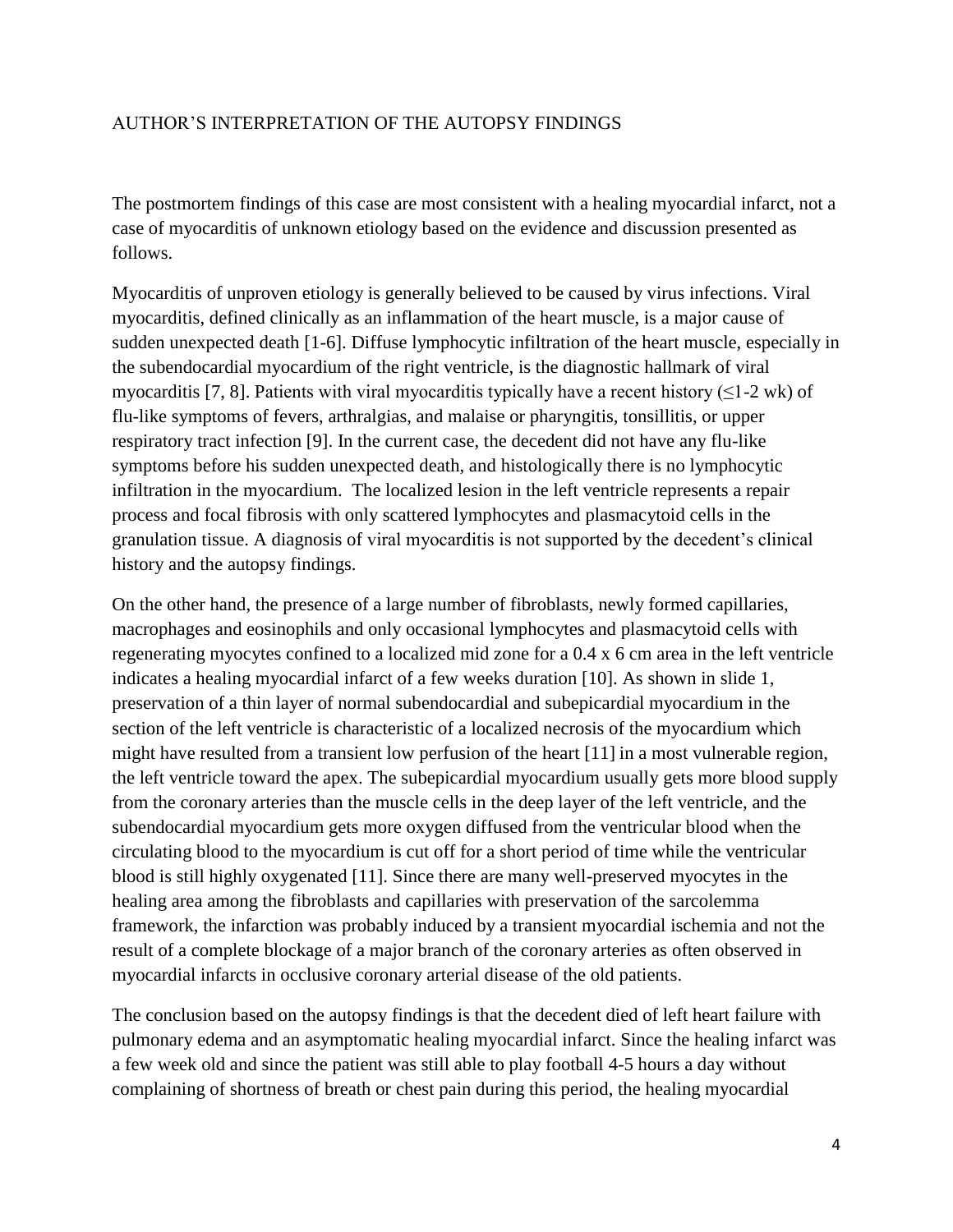infarct must not be a primary cause of death while the patient was in sleep. The only plausible mechanism causing the sudden unexpected death of this teenager is the physiopathologic events induced by injection of the second dose of Gardasil®.

# EVIDENCE IN SUPPORT OF SUDDEN UNEXPECTED DEATH CAUSED BY GARDASIL® VACCINATION IN THIS CASE

I. Gardasil® vaccination is known to cause hypotension (drop of blood pressure) which may be fatal in certain predisposed vaccinees.

The FDA Prescribing Information for Gardasil® (qHPV) contains the following Warnings and Precautions [12]:

*"Because vaccinees may develop syncope, sometimes resulting in falling with injury, observation for 15 minutes after administration is recommended. Syncope, sometimes associated with tonicclonic movements and other seizure-like activity, has been reported following vaccination with GARDASIL®. When syncope is associated with tonic-clonic movements, the activity is usually transient and typically responds to restoring cerebral perfusion by maintaining a supine or Trendelenburg position."* 

According to a CDC report, syncope is the most common adverse reaction after Gardasil® injections and "*The reporting rates per100 000 qHPV doses distributed were 8.2 for syncope;…"* [13].

Syncope is defined as temporary loss of consciousness and posture, described as "fainting" or "passing out." It's usually related to temporary insufficient blood flow to the brain. It most often occurs when the blood pressure is too low (hypotension) and the heart doesn't pump a normal supply of oxygen to the brain [14].

Orthostatic hypotension and postural orthostatic tachycardia syndrome are well documented in some of the patients after HPV vaccination [15]. However, the pathogenesis of orthostatic hypotension and tachycardia after HPV vaccination has not received much attention of the medical community.

While hypotension is a common consequence of myocardial infarcts encountered in clinical practice, human myocardial infarction can also result from hypotension of non-cardiac origin, for example in patients under treatment with a cardiotoxic drug like liposomal amphotericin B [16].

A CDC study shows that among 12,424 reported adverse events following Gardasil® vaccination from June 1, 2006 through December 31, 2008, there were 32 deaths with a mean age of 18 years old, who died 2 to 405 days after the last Gardasil® injection. Medical records and autopsy reports on 20 of the 32 deaths were available for review and confirmed there were 4 unexplained deaths and 6 cardiac-related deaths [13].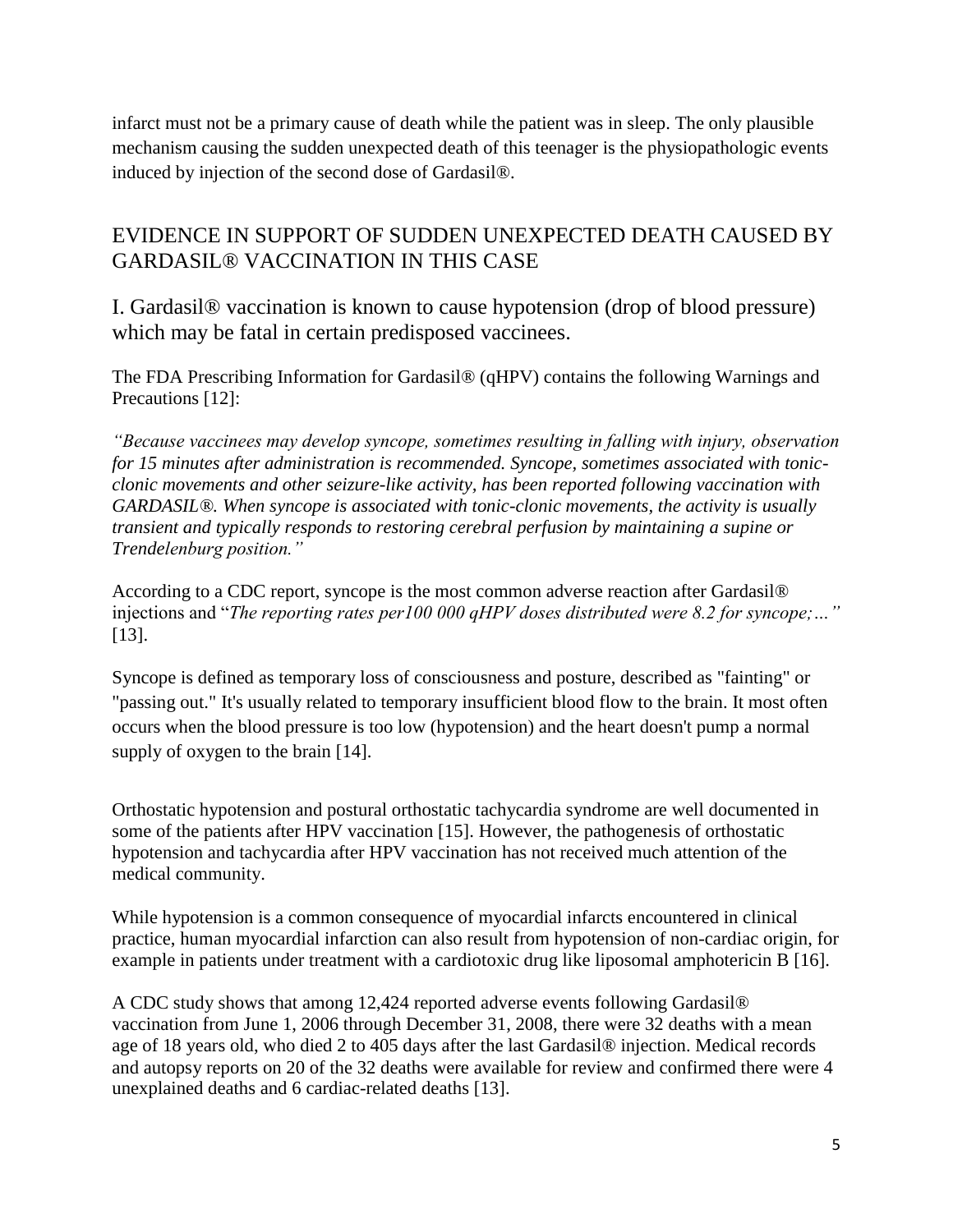Therefore, based on the medical and scientific information available in the public domain there is evidence that Gardasil® vaccinations may cause hypotension with reduced blood flow to the brain and heart which may lead to syncope and sudden unexpected death or asymptomatic myocardial infarction in certain genetically or physically predisposed persons although the mechanism leading to hypotension remains to be explored.

# II. Molecular mechanism of Gardasil®-induced hypotension and sudden unexpected death

The active ingredients in the vaccine Gardasil® are purified virus-like particles (VLPs) of the major capsid (L1) protein of HPV Types 6, 11, 16, and 18 [12]. The vaccine uses a highly effective adjuvant, amorphous aluminum hydroxyphosphate sulfate (AAHS), to boost the anti-HPV L1 VLP responses in the host [17]. However, recombinant HPV L1-specific DNA fragments are also present in the vaccine products, according to a document issued by the Food and Drug Administration [18].

Aluminum salts have been used as adjuvants in vaccination to boost immune responses of the host to the protein antigens for many decades. The mechanism of the adjuvant effects of aluminum salts has only been recently investigated at the molecular level. It is now generally agreed in the scientific community that aluminum salts are toxic and damage the cells of the host at the site of injection, causing a localized inflammation at the vaccination site. The free host DNA molecules released from the aluminum salt-damaged cells act as mediators to trigger augmented immune responses of the host. The free DNA molecules of the dying host cells, also referred to as damage-associated molecular patterns (DAMPs) [19] bind the aluminum salt adjuvant, and the resulting DNA/aluminum complexes are phagocytized by the antigenpresenting cells (APCs) and macrophages [20]; in vaccination with aluminum adjuvants, the transfected host DNA activates the pathways that would increase their ability to interact productively with antigen-specific CD4 T cells to boost host immune responses [22, 22]. *In plain language, free DNA derived from the dying host cells is needed to be carried by aluminum adjuvants into the APCs or macrophages to function as mediators for boosting immune responses in vaccination.*

However, the presence of recombinant HPV L1-specific DNA fragments in the vaccine Gardasil® has disrupted this expected normal immunity response platform in vaccination. The HPV DNA molecules, being of a viral origin, are "non-self" microbial products, also referred to as pathogen-associated molecular patterns (PAMPs). The human body's defense system can distinguish the PAMPs from the DAMPs in order to mount an appropriate immune response to either the presence of a pathogen or a tissue damage [19].

The AAHS nanoparticles which are expected to bind the free host DNA at the site of vaccine injection can also bind the fragments of HPV L1 gene DNA present in the vaccine Gardasil® [23] through a ligand exchange process between the phosphate groups of the DNA molecule and the hydroxyl groups on the aluminum adjuvant surface, similar to a reaction between phospholipids and AAHS in the recombinant hepatitis B vaccine [24]. In other words, Gardasil®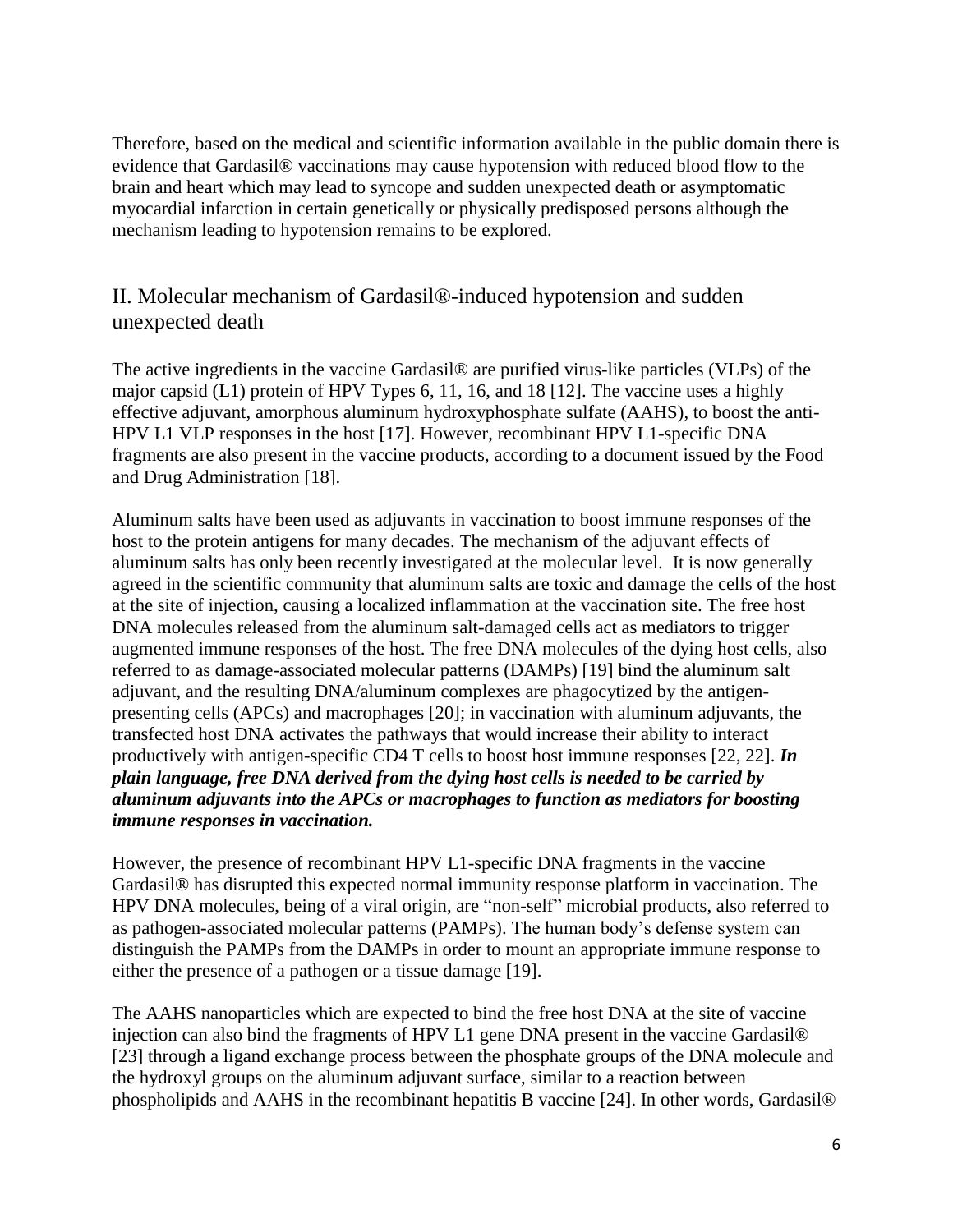has been furnished with a set of ready-made instant DNA immune "mediators" already in the adjuvant, in the form of a viral DNA/aluminum chemical compound, specifically an HPV L1 gene DNA/AAHS complex. The downstream events after transfection into the human macrophages of these viral DNA fragments which are rarely found in the human genome [25] are quite different from those after the DNA of the dying host cells is introduced into the macrophages. Despite similarities between DNA molecules, mammalian cells have the remarkable ability to distinguish viral DNA from their own DNA. The human macrophages are able to recognize the HPV L1 gene DNA as a 'stranger' and a 'danger' signal, and in response produce many antiviral immune molecules, collectively referred to as type I interferons and proinflammatory cytokines [26-28].

Massive systemic production of these type I interferons and pro-inflammatory cytokines induces an antiviral state and protects the host, but it also can contribute to endotoxin lethality and autoimmune diseases [27]. Many of these cytokines are myocardial depressants. The two cytokines that show the greatest cardiovascular effects in animals and humans are tumor necrosis factor (TNF)-α and IL-1β [29]. Administration of recombinant TNF-α in animal models is known to cause hemodynamic changes and even death [29].

Injection of Gardasil® into animals has been shown to induce unusually early strong innate immune responses with quick releases of a variety of cytokines from the macrophages [30]. Injection of HPV DNA/AAHS complexes into the host is also known to induce a strong immune reaction and a strong CD8 T cell response [17]. Based on experiments with other viral DNA molecules, the recombinant HPV L1 gene DNA fragments transfected into human macrophages would also be recognized as "stranger" and "danger" signal, and invariably activate the macrophages to release numerous antiviral cytokines. Many of these cytokines, including TNF-α and IL-1β, are recognized myocardial depressants [31-35]. Hypotensive shock induced by TNF- $\alpha$ has been well documented among animals [36, 37] and humans [38, 39].

According to information available in the public domain, the HPV L1 gene DNA fragments in the Gardasil® vaccine are firmly bound to the cationic AAHS nanoparticles, thus well protected from degradation by various DNA nuclease activities [23, 40-42]. After these particles have gained access into the macrophages at the site of injection, the macrophages can carry these HPV DNA/AAHS complexes in particulate form to the regional lymph nodes, the circulating blood and to various organs while these viral DNA molecules may function as a potent long‐acting immune stimulator in the macrophages, leading to sustained production and release of cytokines, including TNF-α. HPV L1 gene DNA fragments have been detected in the postmortem blood and spleen collected at autopsy from the body of a young woman who died of a sudden unexpected death in sleep six months after the  $3<sup>rd</sup>$  dose of Gardasil® vaccination [40].

This brief review of literature shows that there is a known molecular mechanism to explain why syncope occurs more often in people injected with Gardasil<sup>®</sup> than with other vaccines, and why certain predisposed vaccinees may suffer a sudden unexpected death as the result of Gardasil® vaccination.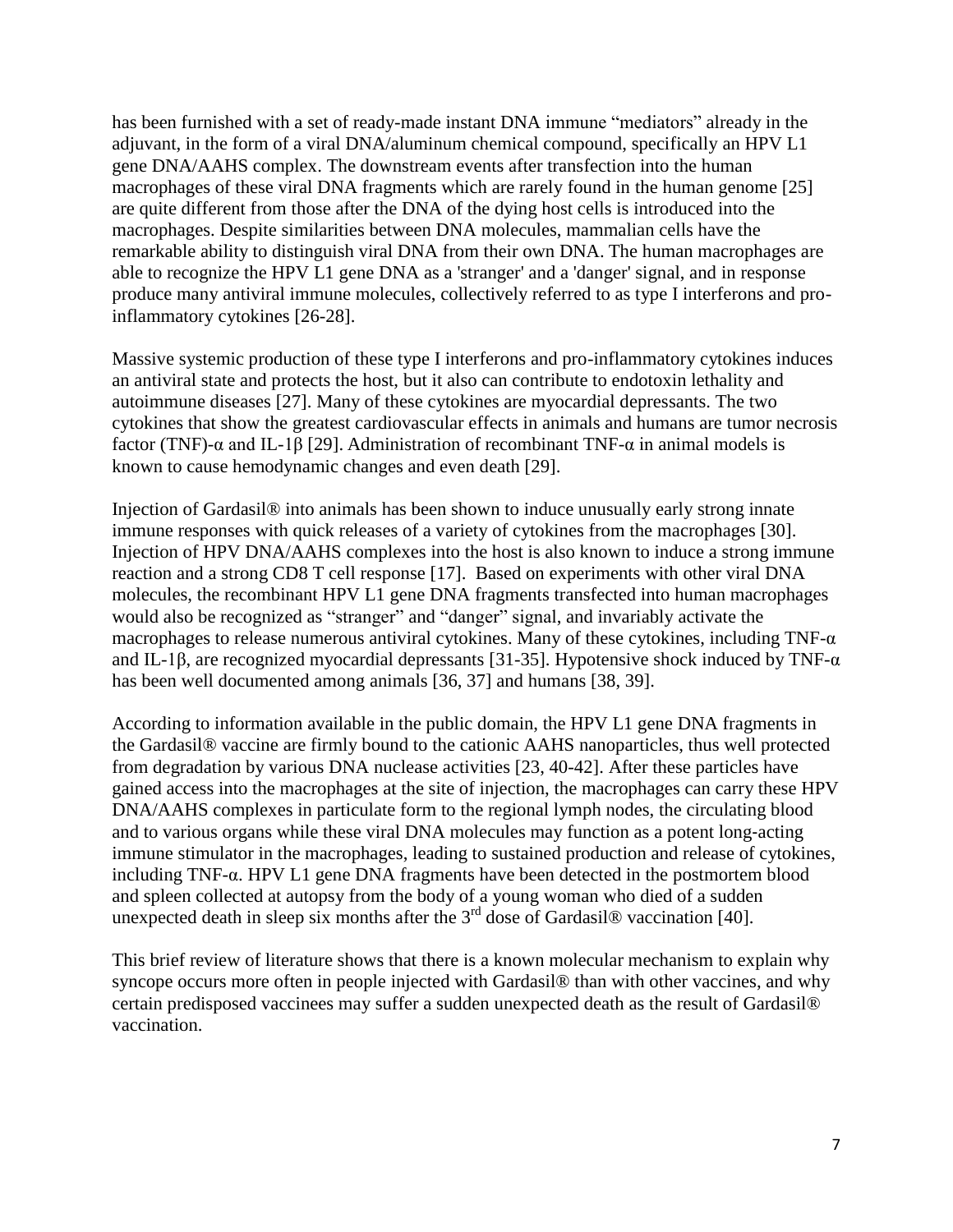### III. Gardasil® vaccination was the most likely cause of the decedent's death

The decedent in this case was a healthy teenager, a member of his high school football team, and had training exercise for about 4-5 hours a day up to the last day of his life, the day when he received his second scheduled vaccination of Gardasil®. He had been regularly followed by his pediatrician since birth for health care. There was no evidence of any illnesses on or before the day of his second Gardasil® vaccination. Otherwise, the physician would have postponed the vaccination according to the Instructions given for administering Gardasil® vaccines. Since the decedent had not taken any medications or drugs and had not suffered any injuries, the only known factor which might cause his death on August 19, 2013 is the second Gardasil® injection given to him shortly before he went home and went to sleep. The autopsy findings did not find any abnormalities except a localized healing myocardial infarct of several weeks old with associated pulmonary edema, a consequence of left heart failure. The lesion of a healing infarction in the left ventricle of the heart was not the immediate cause of death. The patient with this lesion was able to continue his daily football training without difficulty although the healing infarct might have been a contributing factor to his heart failure.

### IV. The timing of decedent's sudden death caused by Gardasil®

As discussed above, the link between sudden unexpected death and Gardasil® vaccination is mediated through myocardium-depressing cytokines, including TNF-α, released by activated macrophages. Since the activated macrophages are usually first brought to the regional lymph nodes by lymphatics from the site of vaccine injection, then to the circulating blood and further to various organs, it is not possible to predict the time when the myocardium-depressing cytokines would reach a local concentration high enough in the myocardium to cause the heart to stop pumping blood in a predisposed person. Sensitivity to the myocardium-depressing cytokines may vary from person to person due to different genetic makeups. Small quantities of HPV L1 gene DNA fragments were detected in the blood sample and spleen tissue collected at the time of autopsy from a deceased young woman who died of a sudden unexpected death in sleep 6 months after the third injection of Gardasil® [40]. The findings in the latter reported case indicate that the HPV L1 gene DNA fragments from the vaccine Gardasil® may be stabilized and protected in the form of DNA/aluminum complexes in the macrophages for several months or longer, functioning as a long-acting activator to the macrophages and causing these cells to release cytokines, including TNF-α, continuously in different organs. Since the activated macrophages can travel through the blood stream to any tissues, including the myocardium, it is unpredictable when these macrophages may aggregate in a focus of the myocardium, releasing a quantity of myocardium-depressing cytokines to reach a high enough concentration in the heart to cause a fatal arrhythmia or ischemia of the heart. In the current case, the records state "The night Joel received the second dose of Gardasil®, he went home and went to sleep." This brief clinical history indicates that this 14-year old teenager must not feel well and needed to go to bed to lie down after receiving the second dose of Gardasil® as soon as he came home. Such a history is most consistent with that of a healthy teenager suffering from hypotension with low blood perfusion of the brain. The most plausible cause of death for the decedent is myocardial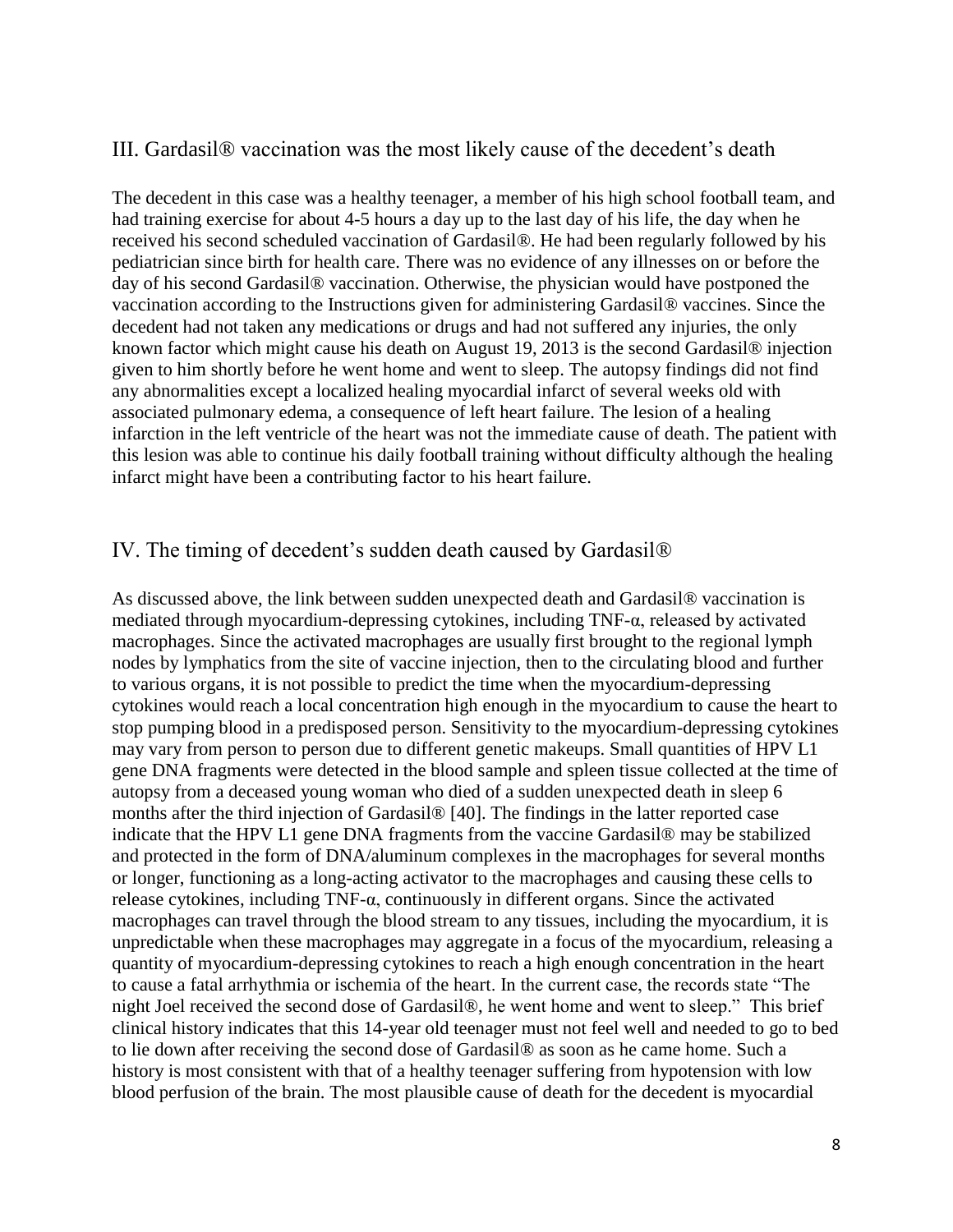depression by a surge of cytokines, including tumor necrosis factor-α, from the activated macrophages following the second dose of Gardasil® which contained HPV L1 gene DNA bound to AAHS as adjuvant. Since Gardasil® does contain HPV L1 gene DNA, sub-lethal doses of myocardium-depressing cytokines are expected to be released from the activated macrophages after Gardasil® vaccinations. The small surges of cytokines generally cause no serious adverse side effects among the vaccinees. However, in the case of Joel Gomez there was a pre-existing silent healing myocardial infarction in the left ventricle which was induced by the first Gardasil® dose. An otherwise sub-lethal dose of cytokines newly brought to the already damaged heart finally caused the left ventricle to fail, and the decedent died of left ventricular failure of the heart in sleep shortly after the second vaccination.

### V. Summary

After reviewing the case of Joel Gomez, the most plausible cause of death for the decedent is cardiac failure brought about by a surge of myocardium-depressing cytokines, including tumor necrosis factor-α, released from the macrophages activated by the HPV L1 gene DNA fragments present in the vaccine product after injection of the second dose of Gardasil® on August 19, 2013.

When the free HPV DNA molecules in Gardasil® are transfected with the AAHS adjuvant into the antigen-presenting cells or macrophages in the host, these latter immune cells recognize immediately the HPV DNA being pathogen DNA by nature of their DNA sequences, and react rapidly in an innate immunity response by releasing numerous cytokines, including TNF-α. Some of these cytokines are potent cardiac depressants capable of causing hypotension which may in turn reduce the blood flow to the brain and the heart. Since the HPV DNA in Gardasil® is bound to the AAHS adjuvant as nanoparticles, the viral DNA is protected from degradation by DNA nucleases and may function as a long-acting molecular stimulator. Most vaccinees tolerate these small cytokine surges well with no adverse reactions. But some of them develop syncope and orthostatic hypotension; most of them recover fully. After he was given the first dose of Gardasil® vaccine on June 19, 2013, Joel Gomez, a football player apparently developed a silent localized myocardial infarction during one of these cytokine surges probably when he was playing football at a time as the demand for blood perfusion to the heart muscle was high. A sudden reduction of blood perfusion apparently caused a transient ischemia and an infarction in the left ventricle where the demand of oxygen is most critical in competitive sports. But Joel did not have any significant clinical symptoms during and after the infarction. The lesion began to heal.

However, after the second Gardasil® vaccination a new surge of cytokines directed more myocardial depressants to the heart, causing an episode of hypotension when Joel went home in the evening of August 19, 2013. The heart with a damaged left ventricle now under the effects of a new wave of myocardial depressants could not pump enough blood into the arterial circulation to maintain the needed blood pressure. Joel came home and went to bed when his blood pressure was dropping. The patient eventually died of left heart failure due to insufficient blood perfusion to the heart muscle and brain.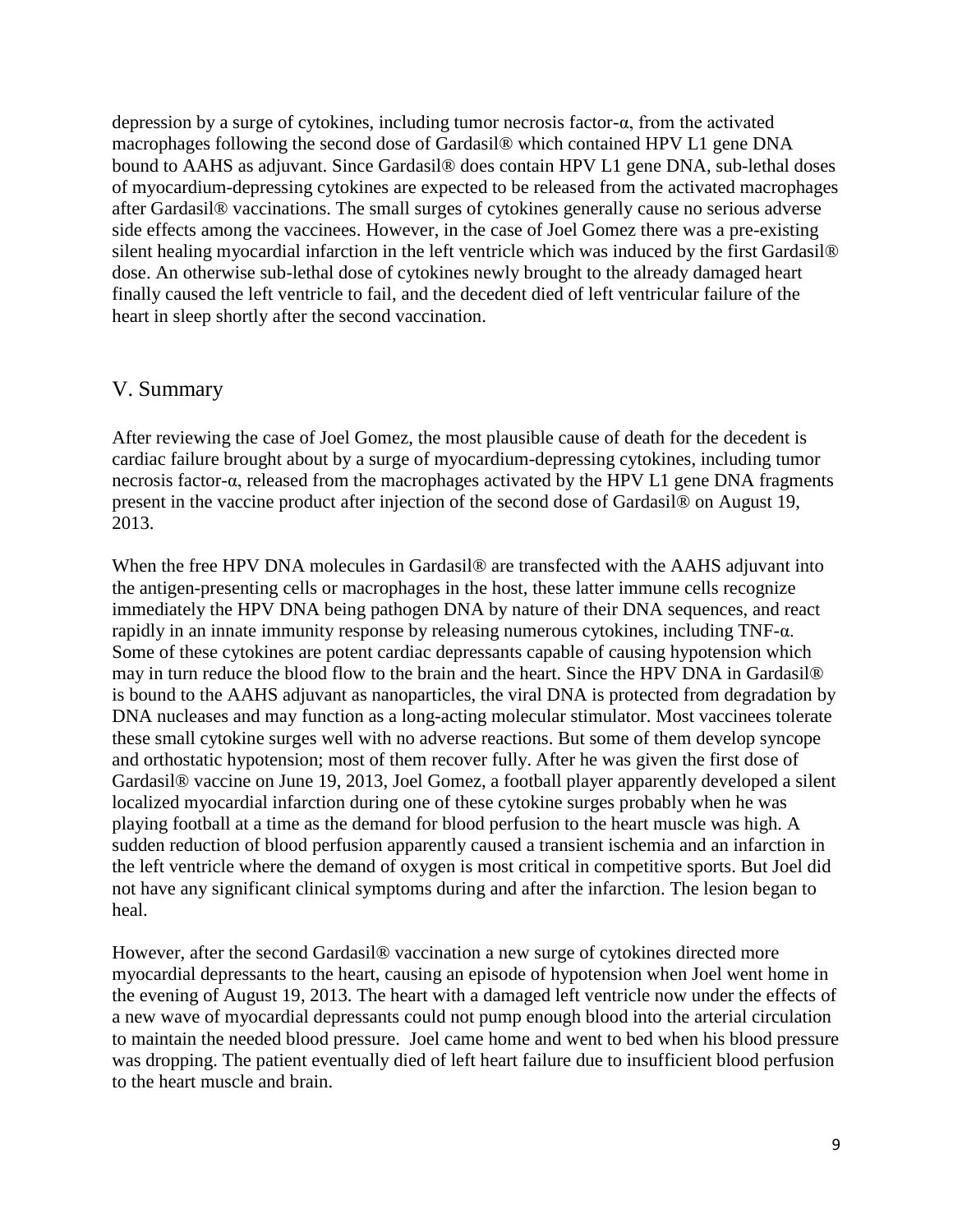In the opinion of this author, there is sufficient evidence based on which to conclude that the vaccine Gardasil® is capable of causing sudden unexpected death in certain predisposed vaccinees, that Gardasil® did cause or contributed to a myocardial infarction in the decedent, and that the second dose of Gardasil® finally caused a fatal hypotension in this case on the day of vaccination. There was no other plausible cause for the death of Joel Gomez at the night of August 19, 2013.

Signed Dated September 25, 2015

Sin Hang Lee, MD, F.R.C.P.(C), FCAP

# **REFERENCES**

1.Grandmaison GL: Is there progress in the autopsy diagnosis of sudden unexpected death in adults? Forensic Sci Int. 2006; 156:138–44.

2. Steinberger J, Lucas RV, Edwards JE, Titus JL: Causes of sudden unexpected cardiac death in the first two decades of life. Am J Cardiol. 1996; 77:992–5.

3. D'Ambrosio A, Patti G, Manzoli A, Sinagra G, Di Lenarda A, Silvestri F, Di Sciascio G: The fate of acute myocarditis between spontaneous improvement and evolution to dilated cardiomyopathy: a review. Heart 2001; 85:499–504.

4. Kytö V, Saukko P, Lignitz E, Schwesinger G, Henn V, Saraste A, Voipio-Pulkki L-M: Diagnosis and presentation of fatal myocarditis. Hum Pathol. 2005;36:1003–7.

5. Zack F, Klingel K, Kandolf R, Wegener R: Sudden cardiac death in a 5-year-old girl associated with parvovirus B19 infection. Forensic Sci Int. 2005, 155:13–7.

6. Fengqin L, Yulin W, Xiaoxin Z, Youpeng J, Yan C, Qing-qing W, Hong C, Jia S, Lei H: The heart-protective mechanism of Qishaowuwei formula on murine viral myocarditis induced by CVB3. J Ethnopharmacol. 2010;127:221–8.

7. Schultz JC, Hilliard AA, Cooper LT Jr, Rihal CS. Diagnosis and treatment of viral myocarditis. Mayo Clin Proc. 2009;84:1001-9.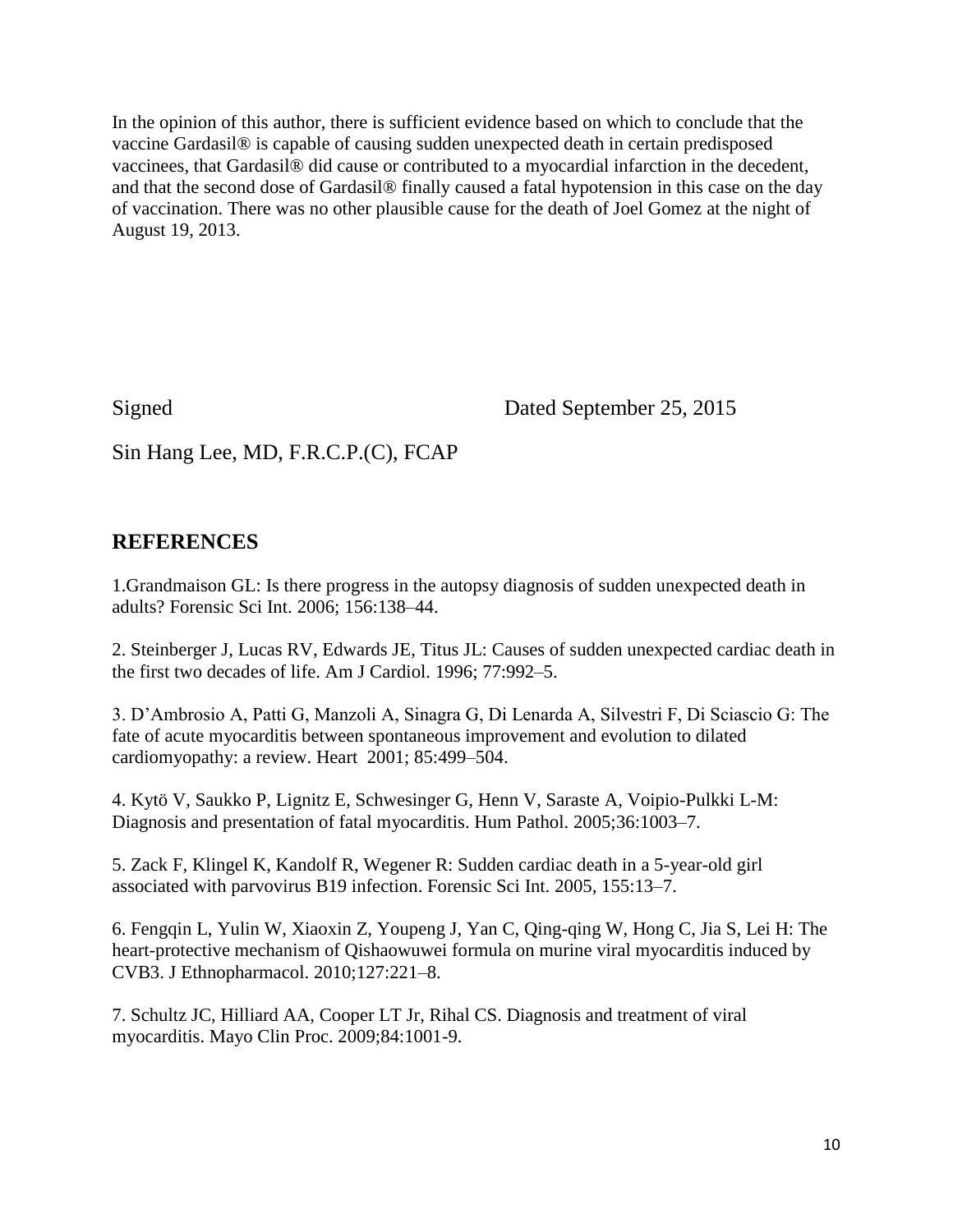8. Hauck AJ, Kearney DL, Edwards WD. Evaluation of postmortem endomyocardial biopsy specimens from 38 patients with lymphocytic myocarditis: implications for role of sampling error. Mayo Clin Proc. 1989;64(10):1235-45.

9. Myocarditis: <http://emedicine.medscape.com/article/156330-overview>

10. Fishbein MC, Maclean D, Maroko PR. Experimental myocardial infarction in the rat: qualitative and quantitative changes during pathologic evolution. Am J Pathol. 1978;90:57-70.

11. Forman R, Cho S, Factor SM, Kirk ES. Acute myocardial infarct extension into a previously preserved subendocardial region at risk in dogs and patients. Circulation. 1983;67:117-24.

12. HIGHLIGHTS OF PRESCRIBING INFORMATION GARDASIL® [http://www.fda.gov/downloads/BiologicsBloodVaccines/Vaccines/ApprovedProducts/UCM1112](http://www.fda.gov/downloads/BiologicsBloodVaccines/Vaccines/ApprovedProducts/UCM111263.pdf) [63.pdf](http://www.fda.gov/downloads/BiologicsBloodVaccines/Vaccines/ApprovedProducts/UCM111263.pdf)

13. Slade BA, Leidel L, Vellozzi C, Woo EJ, Hua W, Sutherland A, Izurieta HS, Ball R, Miller N, Braun MM, Markowitz LE, Iskander J. Postlicensure safety surveillance for quadrivalent human papillomavirus recombinant vaccine. JAMA. 2009;302:750-7..

14. American Heart Association, Syncope (fainting) in : [http://www.heart.org/HEARTORG/Conditions/Arrhythmia/SymptomsDiagnosisMonitoringofAr](http://www.heart.org/HEARTORG/Conditions/Arrhythmia/SymptomsDiagnosisMonitoringofArrhythmia/Syncope-Fainting_UCM_430006_Article.jsp) [rhythmia/Syncope-Fainting\\_UCM\\_430006\\_Article.jsp](http://www.heart.org/HEARTORG/Conditions/Arrhythmia/SymptomsDiagnosisMonitoringofArrhythmia/Syncope-Fainting_UCM_430006_Article.jsp)

15. Kinoshita T, Abe RT, Hineno A, Tsunekawa K, Nakane S, Ikeda S. Peripheral sympathetic nerve dysfunction in adolescent Japanese girls following immunization with the human papillomavirus vaccine. Intern Med. 2014;53:2185-200.

16. Golwala H, Patel N, Zacharias S, Lozano P. Liposomal amphotericin B-induced hypotension leading to ST segment elevated myocardial infarction. Am J Ther. 2011;18:e157-8.

17. Caulfield MJ, Shi L, Wang S, Wang B, Tobery TW, Mach H, Ahl PL, Cannon JL, Cook JC, Heinrichs JH, Sitrin RD. Effect of alternative aluminum adjuvants on the absorption and immunogenicity of HPV16 L1 VLPs in mice. Hum Vaccin. 2007;3:139-45.

18.<http://www.fda.gov/BiologicsBloodVaccines/Vaccines/ApprovedProducts/ucm276859.htm>

19. Paludan SR, Bowie AG. Immune sensing of DNA. Immunity. 2013;38:870-80.

20. Matsuzawa Y, Emi N, Kanbe T. Calcium Phosphate and Aluminum Hydroxide as Non-Virus Gene Carrier: The Morphology of DNA-salt Complex and the Effects It on DNA Transfection KAGAKU KOGAKU RONBUNSHU 2003; 29:.680-4.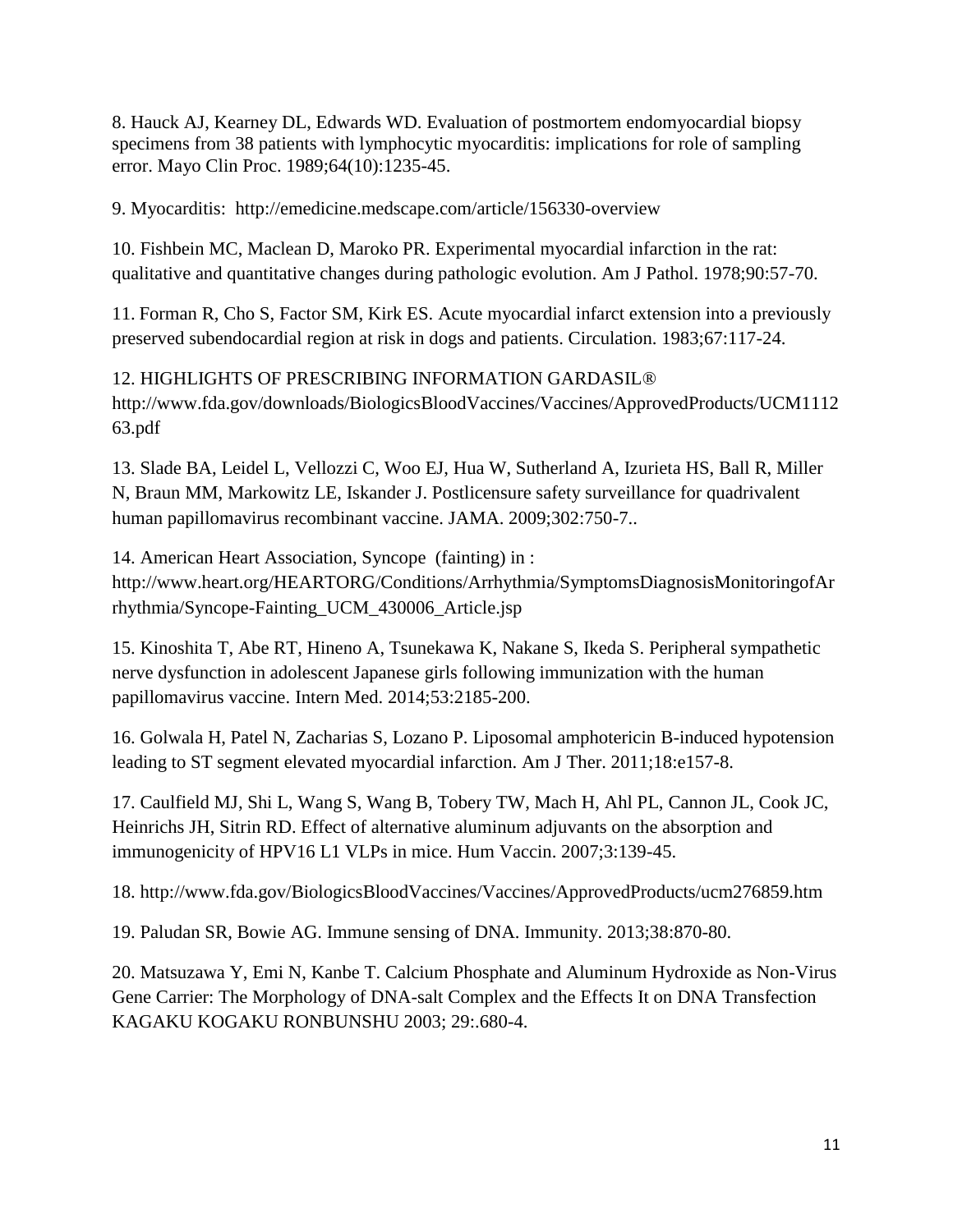21. Marichal T, Ohata K, Bedoret D, Mesnil C, Sabatel C, Kobiyama K, Lekeux P, Coban C, Akira S, Ishii KJ, Bureau F, Desmet CJ. DNA released from dying host cells mediates aluminum adjuvant activity. Nature Medicine 2011;17: 996-1002.

22. McKee AS, Burchill MA, Munks MW, Jin L, Kappler JW, Friedman RS, Jacobelli J, Marrack P. Host DNA released in response to aluminum adjuvant enhances MHC class IImediated antigen presentation and prolongs CD4 T-cell interactions with dendritic cells. Proc Natl Acad Sci U S A. 2013;110:E1122-31.

23. Lee SH. Detection of human papillomavirus (HPV) L1 gene DNA possibly bound to particulate aluminum adjuvant in the HPV vaccine Gardasil®. J Inorg Biochem 2012; 117:85– 92.

24. Egan, P.M.; Belfast, M.T.; Giménez, J.A.; Sitrin, R.D.; Mancinelli, R.J. Relationship between tightness of binding and immunogenicity in an aluminum- containing adjuvant-adsorbed hepatitis B vaccine. Vaccine 2009; 27: 3175-80.

25. Sparwasser T, Miethke T, Lipford G, Erdmann A, Häcker H, Heeg K, Wagner H. Macrophages sense pathogens via DNA motifs: induction of tumor necrosis factor-alphamediated shock. Eur J Immunol. 1997;27:1671‐79.

26. Orzalli MH, Knipe DM. Cellular sensing of viral DNA and viral evasion mechanisms. Annu Rev Microbiol. 2014;68:477-92.

27. Yarilina A, Ivashkiv LB. Type I interferon: a new player in TNF signaling. Curr Dir Autoimmun. 2010;11:94-104.

28. Unterholzner L. The interferon response to intracellular DNA: why so many receptors? Immunobiology 2013;218:1312–21.

29. Fernandes CJ Jr, de Assuncao MS. Myocardial dysfunction in sepsis: a large, unsolved puzzle. Crit Care Res Pract. 2012;2012:896430.

30. Herrin DM, Coates EE, Costner PJ, Kemp TJ, Nason MC, Saharia KK, Pan Y, Sarwar UN, Holman L, Yamshchikov G, Koup RA, Pang YY, Seder RA, Schiller JT, Graham BS, Pinto LA, Ledgerwood JE. Comparison of adaptive and innate immune responses induced by licensed vaccines for Human Papillomavirus. Hum Vaccin Immunother. 2014;10:3446-54.

31. Parrillo JE, Burch C, Shelhamer JH, Parker MM, Natanson C, Schuette W. A circulating myocardial depressant substance in humans with septic shock. Septic shock patients with a reduced ejection fraction have a circulating factor that depresses in vitro myocardial cell performance. J Clin Invest. 1985;76:1539-53.